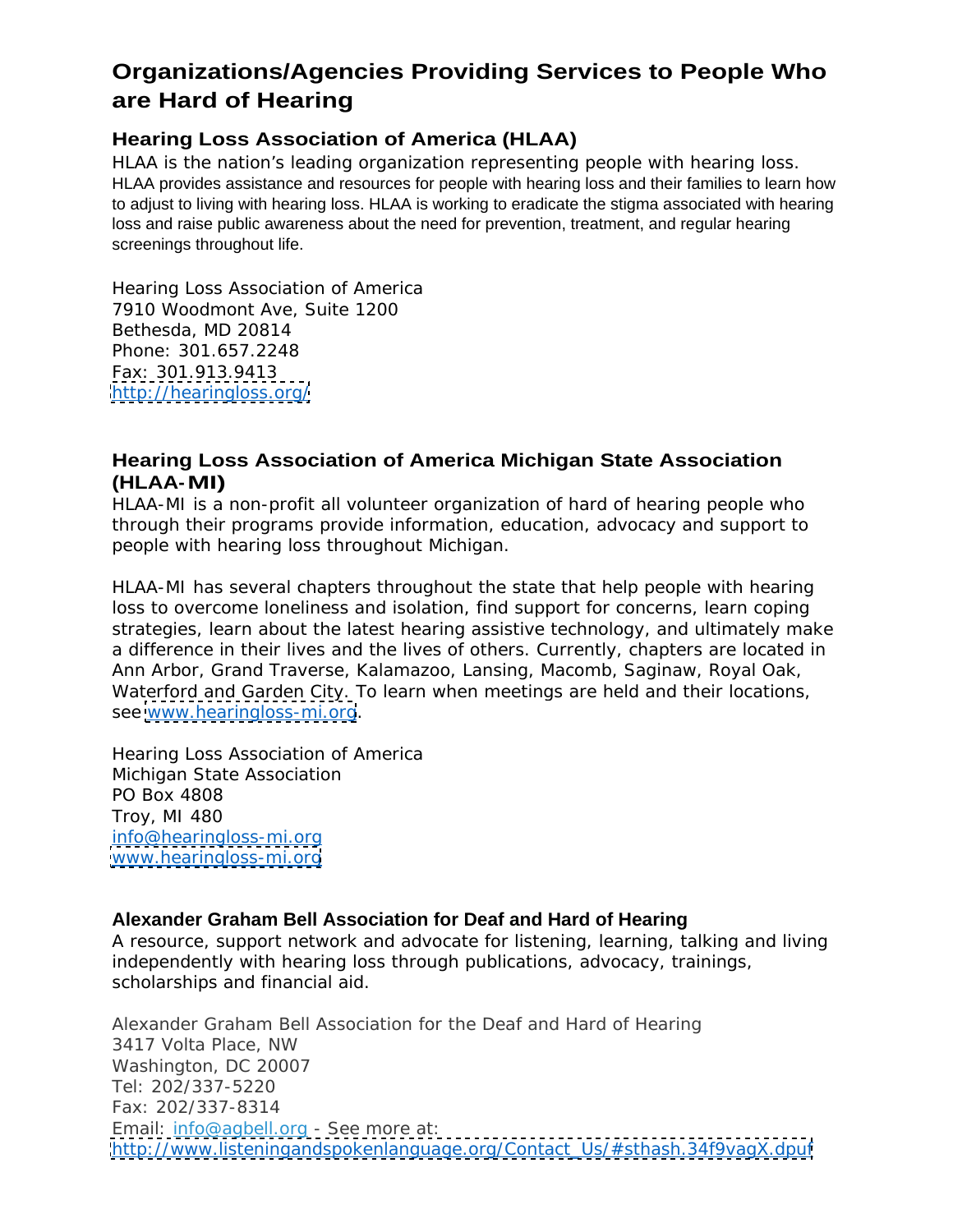### **Michigan Chapter A.G. Bell Association for the Deaf and Hard of Hearing**

Works to advocate, educate, and support the deaf and hard of hearing community, their families and the professionals who work with them. Work on a variety of activities in the state of Michigan from IDEA, Summer Camps for kids with hearing loss, conferences, seminars, and awareness of issues that affect the deaf and hard of hearing.

Michigan Chapter of AG Bell PO Box 250137 Franklin, MI 48025 listening@mmiagbell.org [www.miagbell.org](http://www.miagbell.org)

## **Hands and Voices**

Hands & Voices is a non-profit, parent-driven organization dedicated to supporting families of children who are deaf or hard of hearing. Hands and Voices supports all communication methodologies from American Sign Language to cochlear implants and provides families with information and support so they can make the best choices for their child. Hands and Voices has local chapters comprised mainly of parents along with professionals.

Hands and Voices PO Box 3093 Boulder CO 80307 (303) 492-6283 Toll Free: (866) 422-0422<br>Parentadvocate@handsandvoices.org <http://www.handsandvoices.org>

#### **Michigan Hands and Voices**

Michigan Hands & Voices is a chapter of the nationwide non-profit organization dedicated to supporting families of children who are Deaf or Hard of Hearing, as well as the professionals who serve them. A parent-driven, parent/professional collaborative group that is unbiased toward communication modes and methods.

Michigan Hands and Voices P.O. Box 10038 Lansing, Michigan 48913 E-mail: mihandsandvoices@gmail.com <http://www.mihandsandvoices.org/contact.html> Phone: 248-845-8762

#### **Division on Deaf, DeafBlind and Hard of Hearing (DODDBHH)**

The mission of the Division on Deaf, DeafBlind and Hard of Hearing is to affirm the indisputable rights of deaf, deafblind and hard of hearing residents to effective communication. The Division provides advocacy, interpreter testing, technical assistance, and interpreting services for the Governor, legislature, and state departments. All Sign Language interpreters are required to be certified through the Division to practice in Michigan.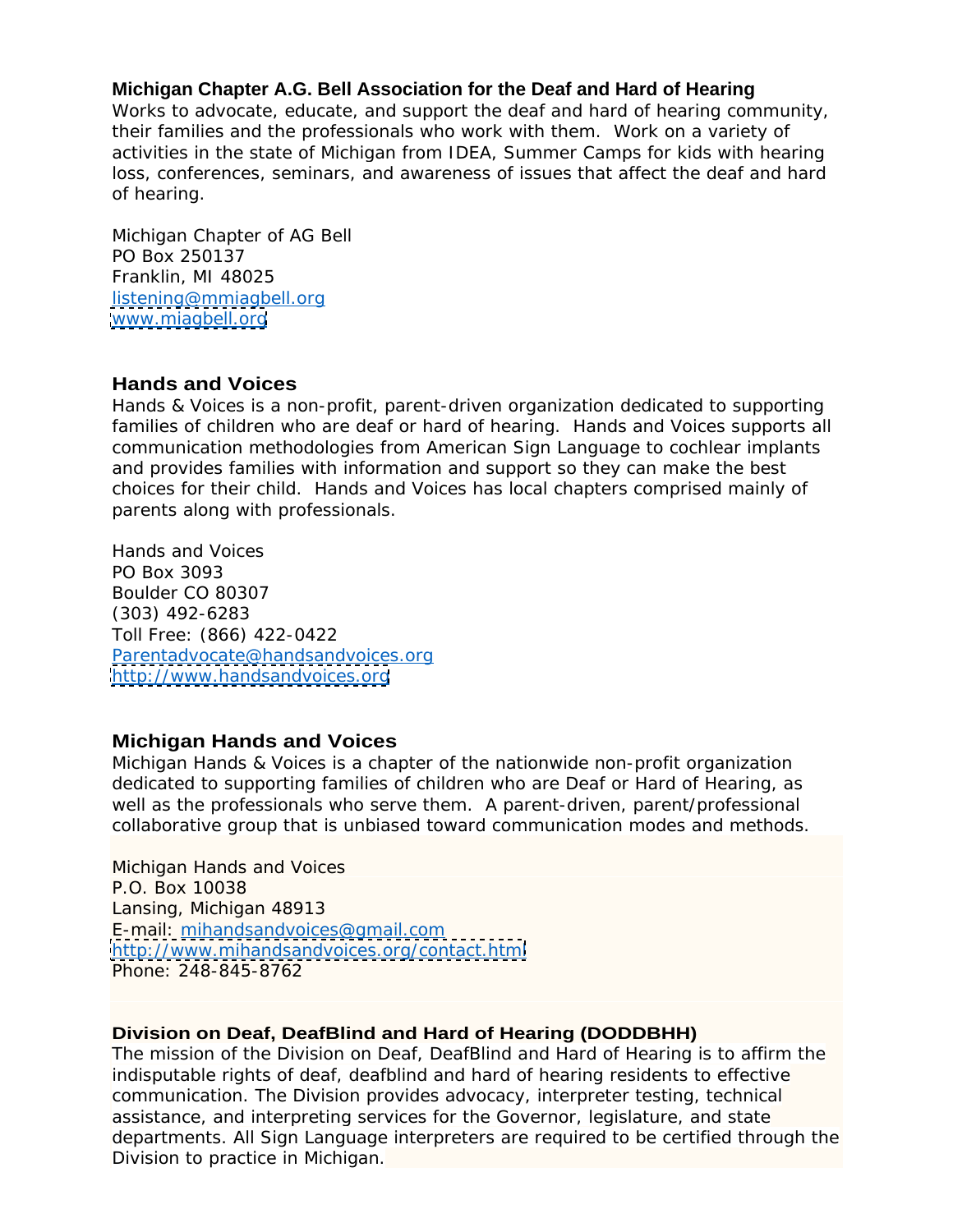Division on Deaf, DeafBlind and Hard of Hearing 110 W. Michigan Avenue, Suite 800 Lansing, MI 48913 VP: 517-507-5223 Toll-Free Voice/TTY: 877-499-6232 Fax: 517-241-3963 Email: DODDBHH@Michigan.gov Web: [www.Michigan.gov/doddbhh](http://www.Michigan.gov/doddbhh)

## **Deaf Community Advocacy Network – DEAF C.A.N.!**

A non-profit Organization established in 1981 to provide services to the thousands of Deaf and Hard of Hearing people living in our area. DEAF C.A.N.! offers direct client services to individuals and families, as well as community education and information for professional groups. DEAF C.A.N.! provides a full array of services to the Deaf & Hard of Hearing communities in southeastern Michigan. DEAF C.A.N.! is partially supported by generous donations from individuals, community organizations, corporations and foundations.

Deaf Community Advocacy Network 2111 Orchard Lake Road #101 Sylvan Lake, MI 48320 (248) 332-3331 Voice (248) 332-3323 TTY (248) 209-6437 VP (248) 332-7334 Fax deafcan@deafcan.org <http://deafcan.org/contact-us>

# **Deaf and Hard of Hearing Services**

Deaf and Hard of Hearing Services is a non-profit agency serving people who are deaf or hard of hearing in the Grand Rapids area. Deaf and Hard of Hearing Services strives to create a positive impact in the lives of people who are deaf or hard of hearing, helping them to realize their full potential and to become productive members of their community. They have an assistive technology center and provide interpreter services.

Deaf and Hard of Hearing Services 4328 Kalamazoo Street, SE Grand Rapids, MI 49508 V: 616-732-7358 VP: 616-828-0186 info@deafhhs.org <http://deafhhs.org/>